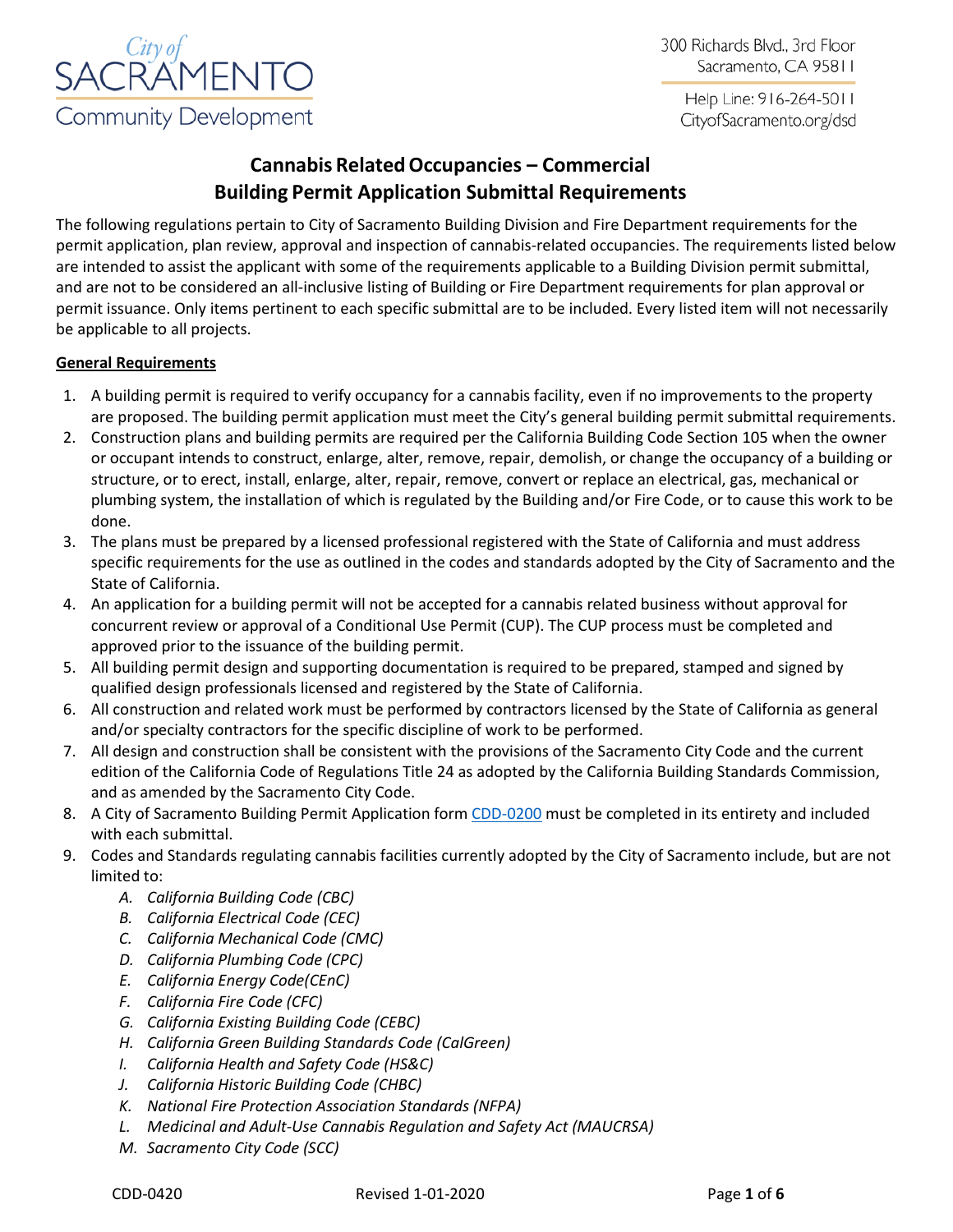

300 Richards Blvd., 3rd Floor Sacramento, CA 95811

Help Line: 916-264-5011 CityofSacramento.org/dsd

- 10. A location specific building permit application package is required for each individual building and building address. For a thorough detailing of required submittal package content review [CDD-0224](http://www.cityofsacramento.org/Community-Development/Resources/Forms/Building-Forms) (for new building applications), or [CDD-0231](http://www.cityofsacramento.org/Community-Development/Resources/Forms/Building-Forms) (if remodeling an existing building). If submitting in paper: A minimum of five (5) sets of plan documents and two (2) sets of Title 24 energy compliance documentation are required at time of submittal. Additional documentation may be required for structural modifications and/or additions to existing buildings or structures. If electronic submittal is preferred, download the [Electronic Plan Check \(EPC\) Building Permit Submittal Requirements](http://www.cityofsacramento.org/Community-Development/Building/Plan-Review/Electronic-Plan-Check) document from the city website.
- 11. The plan review fees and a building permit intake fee (\$164) must be paid in full before the plans will be accepted for plan review.
- 12. Construction or work for which the permit is required shall be subject to inspection by the Building Official and such construction or work shall remain accessible and exposed for inspection purposes until approved. No construction shall commence prior to the issuance of a building permit.
- 13. No building or structure shall be used or occupied, and no change in the existing occupancy classification of the building or structure or portion thereof shall be made, until the Building Official has issued a certificate of occupancy. Issuance of a certificate of occupancy shall not be construed as an approval of a violation of the provisions of applicable codes and standards or the other regulations of the City of Sacramento.
- 14. The owner/occupant is required to keep all City approved plans, specifications and related documents on the premises, in an easily accessible location for City inspection staff for the required inspections.

## **Building Code Requirements**

*(applicable to all occupancies and MAUCRSA permit types)*

- 1. The Occupancy and Construction Type of the proposed facility shall comply with the applicable provisions of CBC Chapters 3 and 6.
- 2. Means of egress shall comply with CBC Chapter 10.
- 3. The design for the occupant load is based on CBC Chapter 10, § 1004. Growing, storage and shipping areas are 300 sq. ft. per person; cannabis infused products, testing and business areas are 150 sq. ft. per person.
- 4. Interior finishes shall comply with CBC Chapter 8.
- 5. Access for persons with disabilities shall comply with the applicable provisions of CBC Chapter 11B.

## **Fire Code Requirements**

*(applicable to all occupancies and MAUCRSA permit types)*

All applicants will need to provide a detailed scope of work related to all business activities and products utilized in their business model or process. List license type proposed, storage configurations and hazardous materials to be utilized. Prior to finalization of building permit, annual operation permits will need to be secured with the Fire Department.

- 1. The smoking or carrying of a lighted pipe, cigar, cigarette or any other type of smoking paraphernalia or material is prohibited in the areas indicated in CFC § 310.
- 2. Storage of combustible materials in buildings shall be orderly. Storage shall be separated from heaters or heating devices by distance or shielding so that ignition cannot occur per CFC § 315.
- 3. Any security device or system that emits any medium that could obscure a means of egress in any building, structure or premise shall be prohibited per CFC § 316.5.
- 4. Reporting of emergencies, coordination with emergency response forces, emergency plans and procedures for managing or responding to emergencies shall comply with the provisions of CFC § 401.
- 5. Emergency evacuation drills complying with provisions of this section shall be conducted at least annually for Group F occupancies listed in section 404 or when required by the fire code official. Drills shall be designed in cooperation with the California Fire Code and local authorities per CFC § 405.
- 6. The provisions of CFC § 407 shall be applicable where hazardous materials subject to permits under CFC §5001.5 are used and/or stored on the premises or where required by the fire code official.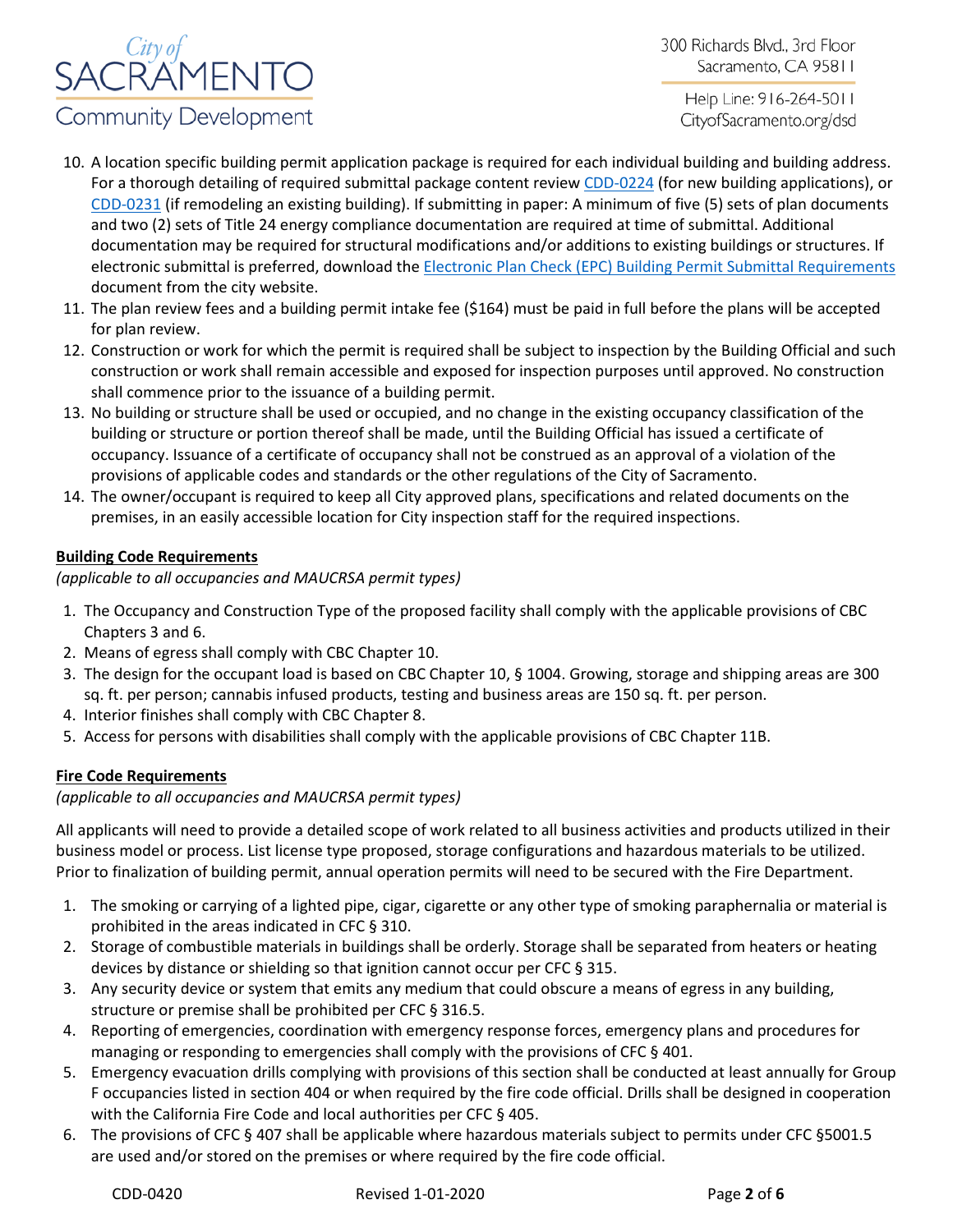

300 Richards Blvd., 3rd Floor Sacramento, CA 95811

Help Line: 916-264-5011 CityofSacramento.org/dsd

- 7. Where access to or within a structure or an area is restricted because of secured openings or where immediate access is necessary for life-saving or fire-fighting purposes, the Fire Code Official is authorized to require a key box to be installed in an approved location. The key box shall be of an approved type and shall contain keys to gain necessary access as required by the fire code official per CFC §506.1
- 8. Approved automatic sprinkler systems in new buildings and structures shall be provided in the locations described in CFC § 903 and as amended by the Sacramento City Code. A change in the occupancy of the space or an expansion of square footage could require the installation of a fire suppression system for the building.
- 9. Automatic fire-extinguishing systems, other than automatic sprinkler systems, shall be designed, installed, inspected, tested and maintained in accordance with the provisions of CFC § 903 and the applicable referenced standards.
- 10. Portable fire extinguishers shall be installed in F, B and U occupancy groups per CFC § 906. The size and distribution of portable fire extinguishers shall be in accordance with CFC § 906 and *California Code of Regulations, Title 19*.
- 11. Duct smoke detectors complying with UL 268A shall be installed in accordance with the CBC, CFC, CMC and NFPA 72 in the main supply air duct of each air-conditioning system having a capacity greater than 2,000 CFM.
- 12. An approved fire alarm system installed in accordance with the provisions of the CFC and NFPA 72 shall be provided in new buildings and structures in accordance with CFC § 907.2 and provide occupant notification in accordance with CFC § 907.6, unless other requirements are provided by another section of this code.
- 13. High-piled storage or rack storage in any occupancy group shall comply with CFC Chapter 32.
- 14. Storage, use and handling of compressed gases in compressed containers, cylinders, tanks, and systems shall comply with CFC Chapter 53 including those gases regulated elsewhere in the CFC. Partially full compressed gas container, cylinders or tanks containing residual gases shall be considered as full for purposes of the controls required.
- 15. Compressed gases classified as hazardous materials shall also comply with CFC Chapter 50 for general requirements and the applicable sections of Chapters 58 (Flammable Gases), 60 (Highly Toxic and Toxic Materials), 63 (Oxidizer, Oxidizing Gases and Oxidizing Cryogenic Fluids) and 64 (Pyrophoric Materials).
- 16. The storage, use and handling of all hazardous materials shall be in accordance with CFC Chapter 50 (Hazardous Materials) and the applicable sections of Chapter 54 (Corrosive Materials), Chapter 55 (Cryogenic Fluids), Chapter 57 (Flammable and Combustible Liquids) and Chapter 58 (Flammable Gases and Flammable Cryogenic Fluids). The maximum allowable quantity of hazardous materials per control area will be established using CFC § 5003.1. Applicant will need to contact the Fire Department for hazardous materials storage, use and handling requirements.
- 17. Hazardous Materials Inventory Statement (HMIS) per CFC § 5001.5.2. An application for building permit shall include an HMIS. The HMIS shall include the following information:
	- A. Product name.
	- B. Component.
	- C. Chemical Abstract Service (CAS) number.
	- D. Location where stored or used.
	- E. Container size.
	- F. Hazard classification.
	- G. Amount in storage.
	- H. Amount in use-closed systems.
	- I. Amount in use-open systems.

The business will also need to comply with electronic reporting requirements specific to the California Environmental Reporting System. Applicants will need to contact the Fire Department for direction and permitting related to hazardous materials inventory reporting amounts.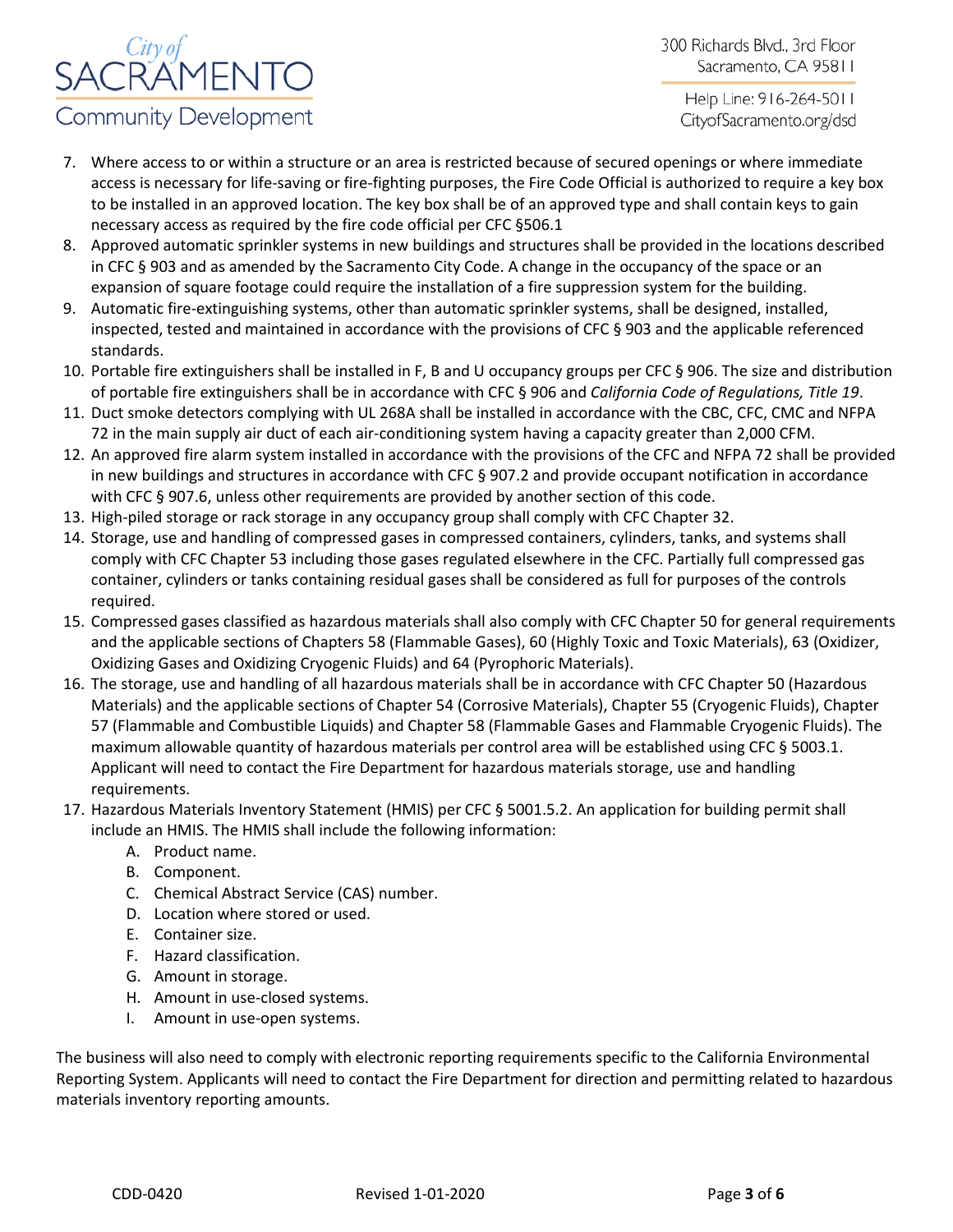

Help Line: 916-264-5011 CityofSacramento.org/dsd

## **Electrical Code Requirements**

*(applicable to all occupancies and MAUCRSA permit types)*

- 1. All electrical system design and permitting is required to be performed by licensed engineers or architects registered in the State of California or qualified and experienced licensed electrical contractors if they are performing the actual installations (design-build).
- 2. All electrical system(s) installation is required to be completed by licensed electricians and electrical contractors.
- 3. The electrical system must be sized and installed in accordance with the California Electrical Code.
- 4. A single line diagram of the existing and proposed electrical system, including the main electrical service shall be provided in the submittal along with panel schedules and load calculations. CEC Article 215.5.
- 5. Electrical services which are 400 amps or greater must be designed by licensed electrical engineers registered in the State of California or qualified and experienced licensed electrical contractors if they are performing the actual installations (design-build).
- 6. All electrical equipment must be listed and labeled by an approved testing agency, CEC Article 110.3.

#### **Mechanical Code Requirements**

*(applicable to all occupancies and MAUCRSA permit types)*

1. The provisions of the CMC shall apply to the erection, installation, alteration, repair, relocation, replacement, addition to or the maintenance of mechanical systems.

A ventilation system shall be required to filter contaminants to the exterior of the building and any adjoining property. The mechanical ventilation of exhaust system shall be installed to control, capture and remove emissions or other odors generated from product use or handling where required in accordance with the Building or Fire Code. The design of the system shall be such that the emissions or other odors are confined to the area in which they are generated by air currents, hoods, or enclosures and shall be exhausted by a duct system to a safe location or treated by removing contaminants.

- 2. Provide an exhaust system designed and constructed to capture sources of contaminants to prevent spreading of contaminants to other parts of the occupied spaces of the building (CMC Chapter 5).
- 3. Building elements separating the cannabis agricultural area from other occupied portions of the building must be air sealed to prevent odor migration into adjacent spaces.
- 4. The inlet for the ventilation system must be located in the area(s) of the highest contaminant concentration.
- 5. Ventilation required. Every occupied space shall be ventilated by natural means in accordance with CMC §402.2 or by mechanical means in accordance with CMC § 402.3.
- 6. Label information. A permanent factory-applied nameplate shall be affixed to appliances on which shall appear in legible lettering, the manufacturer's name or trademark, the model number, serial number and the seal or mark of the approved agency. A label shall also include all applicable information per CMC § 307.

#### **Plumbing Code Requirements**

*(applicable to all occupancies and MAUCRSA permit types)*

- 1. New plumbing installations and alteration must meet requirements of the California Plumbing Code (CPC).
- 2. The number of required fixtures shall be calculated using CPC § 422.1, Table 422.1 and Table A.
- 3. The provisions of the CPC shall apply to the erection, installation, alteration, repairs, relocation, replacement, addition to or the maintenance of plumbing systems, nonflammable medical gas, carbon dioxide extraction systems, inhalation, anesthetic, vacuum piping, nonmedical oxygen systems, sanitary and condensate systems, vacuum collection systems, fuel gas distribution piping and equipment, gas water heaters and water heater venting.
- 4. Plan documents must identify the locations of plumbing fixtures and fixture types.
- 5. Plans shall identify the locations of water heater(s), water supply and distribution, indirect and special waste, sanitary discharge, vents, traps, backflow preventers and interceptors and separators.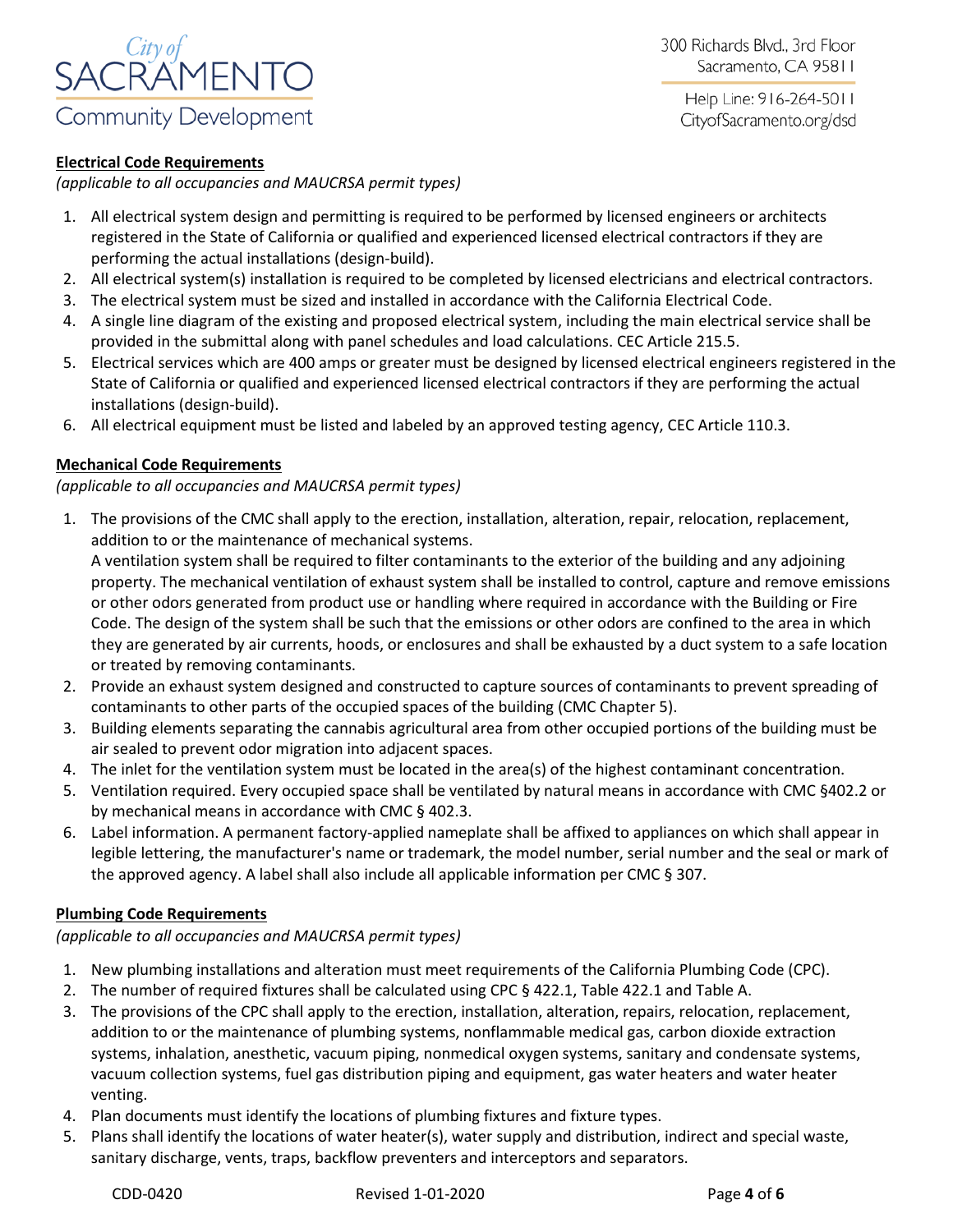

Help Line: 916-264-5011 CityofSacramento.org/dsd

- 6. Plumbing fixtures and fixture fittings must be designed for individuals with disabilities and with the appropriate standards.
- 7. Installed appliances regulated by this code shall be listed and labeled for the application in which they are installed and used, unless otherwise approved in accordance with the CPC.

### **Energy Code Regulations**

### *(applicable to all occupancies and MAUCRSA permit types)*

New, modified and altered building envelope, lighting and mechanical systems must be designed to comply with California Energy Code Nonresidential requirements. The City of Sacramento is located in Climate Zone 12. For purposes of energy design, the designer is responsible for specifying the building features that determine compliance with Building Energy Efficiency Standards and other applicable building codes. Alterations must comply with mandatory measures for the altered components.

- 1. The energy documents will be required for lighting, cooling, heating, water heating and building envelope modifications.
- 2. Building envelope, lighting and mechanical systems shall comply with the applicable requirements of the California Energy Code.

#### **CalGreen Code Requirements**

#### *(applicable to all occupancies and MAUCRSA permit types)*

California Green Building Standards Code provides provisions to outline planning design and development methods for environmentally responsible site and building design to protect, restore and enhance the environmental quality of the site, building and respect the integrity of adjacent properties. Alterations and additions to existing buildings must include a Green Building Check List for non-residential construction if the valuation is \$200,000 or greater or if the addition is 1,000 square feet or larger.

#### **MAUCRSA Permit Specific Requirements**

The requirements in this section are related to specific permit types as outlined in the *California State Medicinal and Adult Use Cannabis Regulation and Safety Act* (MAUCRSA)

#### **Cultivation Facilities**

(MAUCRSA permit types 1-4)

- 1. Mixed use grow facilities are to meet CBC, Chapter 3 requirements based upon Use and Occupancy Classification for a Factory Industrial, F-1, Moderate-hazard Occupancy. CBC § 306.2.
- 2. Grow facilities such as greenhouses for the exclusive use of plant production may be classified as a U occupancy and shall be consistent with the requirements of CBC Appendix C.
- 3. Grow lights must be installed per the manufacturer's instructions and wired per CEC article 410.
- 4. NM cable (Romex) is not allowed for use in damp locations (grow rooms) (CEC § 334.10). Approved wiring methods utilized in grow facilities shall be in accordance with wet use "Wiring Methods and Materials", (CEC Chapter 3).
- 5. Cultivation facility exhaust outlets must be located 10' from the property lines, operable openings into the building and from mechanical air intakes (CMC § 502.2.2 other product-conveying).

#### **Manufacturer Facility**

*(MAUCRSA permit type 6-7)* 

- 1. Volatile manufacturing (permit type 7) is not permitted in the City of Sacramento unless the method is approved by the fire code official and the [Office of Cannabis Policy and Enforcement.](http://www.cityofsacramento.org/Finance/Revenue/Sacramento-Marijuana-Information/Business-Information/Manufacturing)
- 2. Type 6 Manufacturing facilities are to meet CBC, Chapter 3 requirements based upon Use and Occupancy